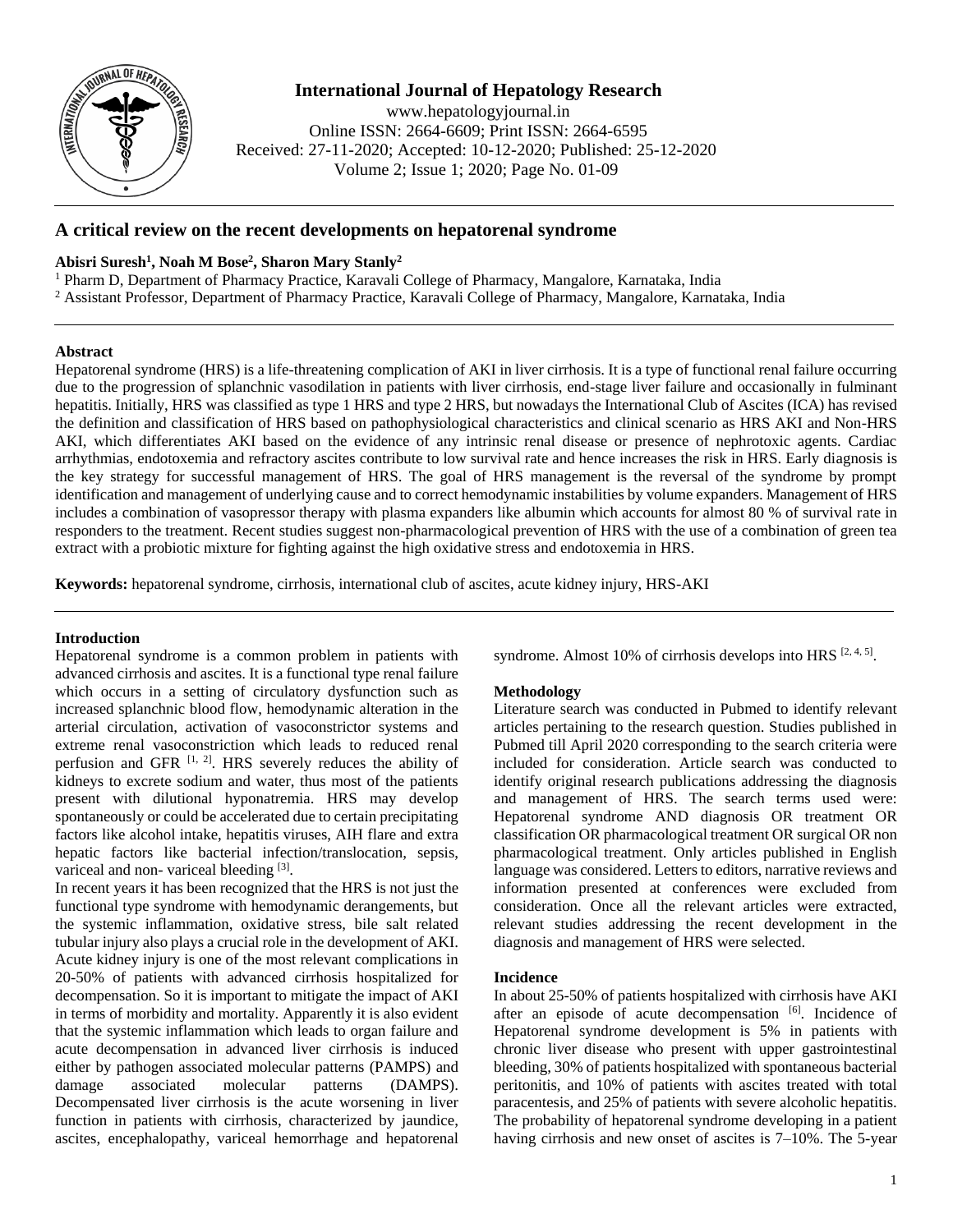# **Classification of HRS**

The older classification of HRS (i.e. Type 1 HRS and Type 2 HRS) was predominantly based on the serum creatinine and not on pathophysiology and etiology. Type 1 HRS (HRS-AKI) is described as a rapid progressive deterioration of renal function probably due to a precipitating event with doubling of initial serum creatinine (>2.5mg/dl or 220µmol/l) in 2 weeks duration. Type 2 HRS (HRS-CKD) is a steady or slowly progressive renal dysfunction accompanied with refractory ascites without a precipitant (serum creatinine  $>1.5$ mg/dl or 133 $\mu$ mol/l)<sup>[2]</sup>.

International Club of Ascites has proposed a newer classification for hepatorenal syndrome based on the pathophysiological characters i.e. HRS AKI and Non-HRS AKI. The time limit of 2 weeks to diagnose HRS-1 and the limiting threshold of Sr. creatinine levels (i.e.2.5mg/dl) were removed in newer classification.

HRS-AKI is described as worsening of kidney function in individuals with advanced cirrhosis with an absolute increase in serum creatinine  $\geq 0.3$  mg/dl within 48h and/or urinary output <0.5ml/kg body weight ≥6h or percent increase in serum creatinine≥50% using the last available outpatient serum creatinine within 3 months.

Non-HRS AKI (HRS-NAKI) describes the grounds of AKI in cirrhotic patients such as bile acid nephropathy, pre renal hypovolemia due to excessive fluid and blood loss or excessive use of diuretics, or presence of any other nephrotoxic agents, acute tubular injury, acute interstitial nephritis, acute tubular necrosis<sup>[6]</sup>. The criterion for diagnosis of HRS-NAKI is based on initial presentation. HRS-NAKI is further classified into HRS-AKD and HRS-CKD. HRS-AKD is the percent increase in serum creatinine<50% or an eGFR  $\langle 60 \text{m} \rangle / 1.73 \text{m}^2$  for  $\langle 3 \text{months in} \rangle$ the absence of other structural causes. HRS-CKD is described as eGFR<60ml/min/1.73m<sup>2</sup> for  $>$  3months in the absence of other causes [2] .

# **Pathophysiology**

# **Classic peripheral arterial vasodilation hypothesis**

Renal dysfunction in cirrhosis: According to the peripheral arterial vasodilation hypothesis, HRS is a life-threatening manifestation of splanchnic vasodilation caused by the portal hypertension in cirrhosis. Increase in the portal hypertension causes shear stress in the portal blood vessels, causing the release of local vasodilators like nitric oxide and prostanoids from endothelium. This in turn causes arterial hypotension and leads to the activation of baroreceptors, stimulation of sympathetic nervous system and the RAAS pathway to compensate these hemodynamic changes by increasing the cardiac output and heart rate. Despite these changes, local endothelin secretion and vasopressin release reduces the intraglomerular blood flow. Thus aldosterone and vasopressin leads to sodium and water retention initiating ascites formation. At this phase, arterial pressure is severely dependent on vascular effect of the sympathetic nervous system, angiotensin 2 and vasopressin. Interestingly, splanchnic circulation is resistant to the effect of angiotensin 2 and vasopressin due to the local rise of nitric oxide and prostanoids. Thus arterial pressure is preserved by vasoconstriction of the

extrasplanchnic vascular territory (kidney, muscle, skin), leading to the renal vasoconstriction and decrease in renal perfusion, GFR, azotemia. This contributes to the final phase of cirrhosis, i.e. the hepatorenal syndrome  $[6, 8]$ .

## **Cardiac dysfunction in HRS**

The normal response to manage the arterial hypotension is the release of angiotensin 2, activation of sympathetic nervous system, which not only causes vasoconstriction but also increases cardiac output, ventricular contractility, heart rate, showing an abnormal cardiac response to preserve renal blood flow in such patients. But in most advanced stages of cirrhosis, these measures are no longer helpful to preserve kidney perfusion from extreme renal vasoconstriction causing decrease in GFR, hypertrophy of cardiac chambers and changes in cardiac electrophysiology occurs in response to stress stimuli  $[6, 9]$ . This is common in cirrhotic cardiomyopathy. However, in Type-2 HRS a decrease in the cardiac output is observed, indicating impairment in cardiac inotropic and chronotropic functions [8].

# **Diagnosis**

Patients with HRS have high short-term mortality. Early diagnosis and initiation of therapeutic management is the key for better patient outcome.

Diagnostic criteria for HRS as per International Club of Ascites (ICA) includes:

Presence of cirrhosis and ascites

Diagnose AKI based on the ICA-AKI criteria, it includes:

- a. Baseline Sr. Creatinine value should be obtained i.e, a value obtained 3 months prior hospital admission( in case of more than 1 value choose the value closest to the time of hospital admission) or the value of Sr. Creatinine upon admission in patients without a previous Sr. Creatinine value should be obtained.
- b. Definition of AKI: increase in Sr. creatinine >0.3mg/dl within 48hr or a percentage increase in sr. creatinine (50 %) from the baseline value.
- c. Staging of AKI :
- 1. Stage 1: serum Creatinine  $\geq 0.3$ mg/dl or an increase in Sr. creatinine >1.5 fold to 2 fold from baseline.
- 2. Stage 2: An increase in Sr. creatinine > 2fold to 3 fold from baseline.
- 3. Stage 3: An increase in Sr. creatinine > 3fold from baseline or Sr. Creatinine >0.4mg/dl.
- a. Progression of AKI:
- b. Progression of AKI to a higher stage or need for RRT, or Regression of AKI to lower stage.
- c. Response to treatment:
- 1. No response: defined as no improvement of AKI despite treatment
- 2. Partial response: defined as an improvement in the AKI stage with a reduction of serum creatinine by more than or equal to 0.3mg/dl (26.5µmol/l) from the baseline value.
- 3. Full response: Return of Sr. creatinine to the baseline value (within 0.3mg/dl)
- a. No response after 2 consecutive days of diuretic withdrawal and plasma volume expansion with albumin 1g/kg.
- b. g. Absence of shock and no current or recent use of nephrotoxic drugs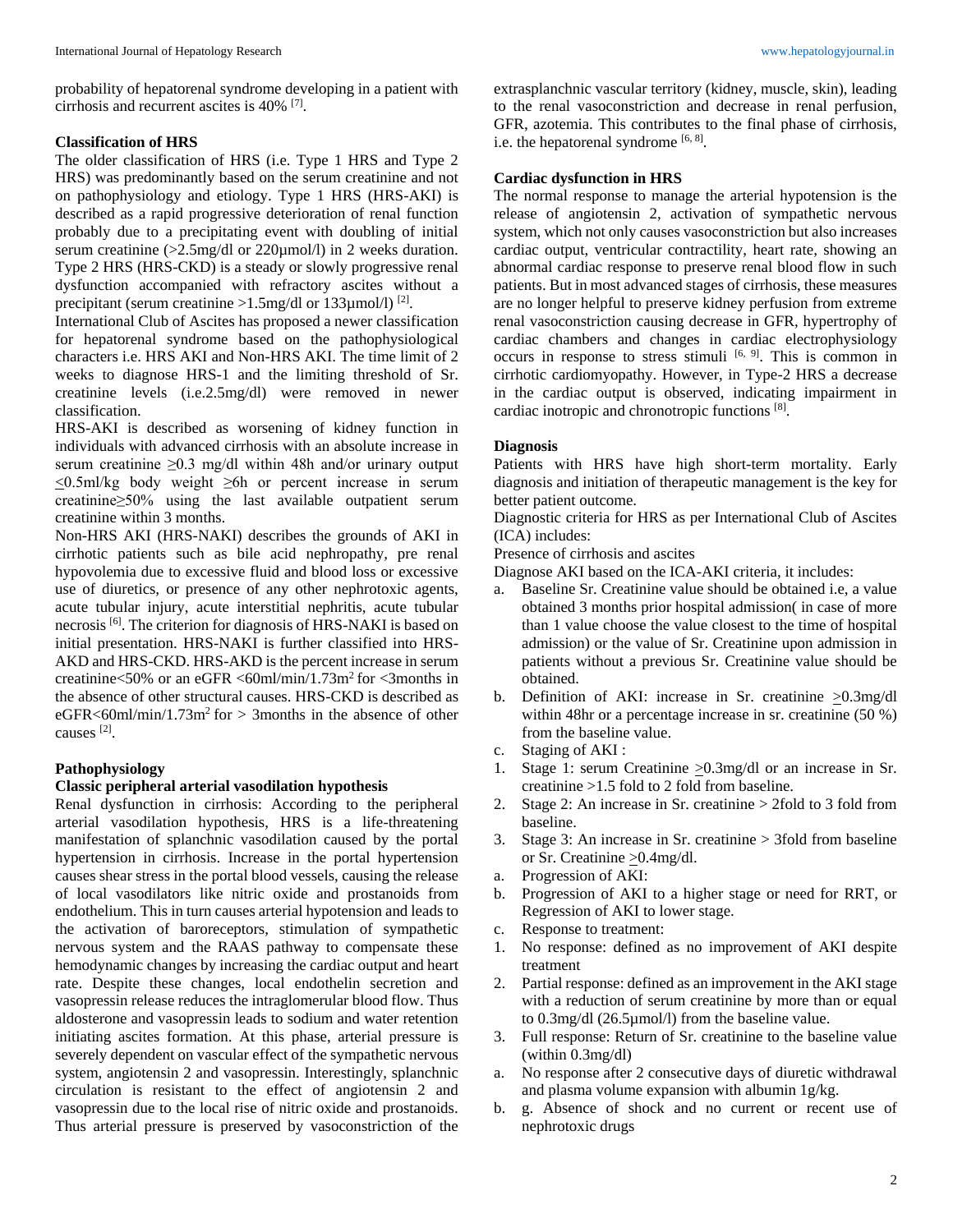c. h. No macroscopic signs of kidney injury (no proteinuria, micro-hematuria, or findings on renal ultrasonography [1].

# **Urinary Neutrophil Gelatinase-Associated Lipocalin (ungal)**

NGAL, also known as lipocalin-2, is a protein present in neutrophils which are released at low levels from the kidney (loop of Henle and collecting ducts). As the molecule is small in size and protease-resistant it is released predominantly through urine during kidney injury. u-NGAL can be used successfully as a potent early diagnostic biomarker in AKI. Turbidimetric particleenhanced immunoassay cab be used for quantitative determination of NGAL in human urine. This is a more sensitive indicator of kidney injury compared to creatinine value, as uNGAL level will rise within 2hrs of kidney injury (i.e. before creatinine, which takes almost 24-72 h). As per the study conducted in Korea, u-NGAL has the highest accuracy compared to urinary IL-18 and other conventional biomarkers and also helps in differential diagnosis i.e. it differs greatly based on the cause of AKI such as PRA (prerenal azotemia), HRS and ATN in cirrhotic patients. Thus it can be used as an independent prognostic factor in HRS patients [10, 11]. Cut-off value for urinary NGAL: - Up to 107ng/mL in adults and 117.6ng/mL in pediatrics.

#### **Cystatin C**

Cystatin is relatively small and low molecular weight protein produced by all nucleated cells in the body. It is extensively used as a biomarker to assess kidney function. It is constantly filtered from the blood by glomeruli. From the filtrate fluid the kidneys reabsorb Cystatin C and break down them, thus an increase in Cystatin C level in urine indicates low glomerular filtration rate. Cystatin C is a more sensitive, accurate and reliable biomarker compared to creatinine as it gives a better estimation of GFR and is independent of gender, muscle mass, inflammation and malignancy [11, 12]. Cut-off concentration of Cystatin C is 1.0mg/l

#### **Cell cycle arrest biomarkers**

KI is usually caused due to ischemic reperfusion injury (IRI). After an ischemic injury, epithelial cells of proximal convoluted tubule are more susceptible to injury due to the release of reactive oxygen radicals. The proximal tubular epithelial cells (PTCs) has a great inherent capability to regenerate from the injury. Sustained ischemic injury to PTCs (severe AKI) can cause the cells to arrest the cycle in G1/S or G2/M phase guides to 1. maladaptive repair and fibrotic outcome (interstitial fibrosis). The arrest in the cell cycle is cardinally due to DNA damage, reactive oxygen species, cytokine signalling via nuclear factor kappa beta (NF-κβ) and p38 mitogen-activated protein kinase (p38-MAPK) pathways<sup>[13]</sup>.

There are 2 types of independent cell cycle arrest biomarkers:-

- a. Tissue metalloproteinase inhibitor 2 (TIMP2)
- b. Insulin-like growth factor-binding protein 7 (IGFBP7)

The concept behind an increase in the level of these biomarkers is that renal ischemia or nephrotoxic drugs can up-regulate the p21 expression, which is a potent cyclin kinase inhibitor. Cell cycle inhibitory effects are exerted by TIMP-2 and IGFBP7. Thus there will be increased excretion these proteins due to progressive tubular cell depletion. Even though there is increased excretion of TIMP-2 and IGFBP7, there is no change in renal

cortical/medullary TIMP-2, IGFBP7 mRNAs, which implies there is no gene transcription.

Although these markers are not completely reliable as there will be an increase in the production of plasma TIMP-2 and IGFBP7 concentrations due to extra-renal tissue injuries. This can elevate the filtrate load in glomeruli and thus its urinary excretion [14]. Cut off value for TIMP-2x IGFBP7 for AKI 0.3-2.0 (ng/mL) ²/1000.

### **POCE and Misclassification of AKI and HRS**

Despite the ICA-AKI criteria for the diagnosis of HRS, approximately 30-60% of patients with cirrhosis and AKI are misdiagnosed as HRS-1. Therefore there must be an improved diagnostic approach for HRS.

It has been given in ICA-AKI criteria that cirrhotic patients who developed AKI should undergo a standard treatment of diuretic withdrawal and 2hrs of volume expansion with IV albumin of dose 1mg/kg. This is to ensure that AKI is caused due to volume depletion. Remarkably albumin-based volume expansion is done without checking the patient's volemia i.e. arterial blood volume, central venous pressure or echocardiography. As a consequence, such an approach may lead to risk for iatrogenic fluid overload or insufficient volume repletion. Point of care echocardiography (POCE) can be used as a consistent tool for assessing volume and hemodynamic status in hospitalized patients. The inferior vena cava collapsibility index (IVCCI) and inferior vena cava diameter (IVCD) parameters can be successfully used as a non-invasive measure to evaluate CVP and fluid responsiveness.

Failure to assess volemia in cirrhosis and ascites patients with AKI may lead to high-risk complications like hypovolemia or hypervolemia, which may lead to high output heart failure, sodium retention and Porto-pulmonary hypertension as volume repletion measure makes them vulnerable to hemodynamic alterations.

Treatment for patients with hemodynamic instability and those categorized according to POCE are as follows:

- 1. In patients who are fluid depleted and responds to albumin therapy, 1mg/kg/day IV albumin, maximum- 100g/day given as 25g every 5-6 hrs.
- 2. In patients with fluid overload or fluid expansion, Furosemide 60-180mg every 8-12hr.
- 3. In patients with intra-abdominal hypertension; LVP (large volume paracentesis) should be considered.

These attempts provide proper diagnosis of HRS-1 and suitable hemodynamic instability management, thus better patients outcomes and early setback of AKI course [15].

## **Dobutamine Stress Echocardiography**

Cardiac dysfunction is an important root cause for HRS development since patients with HRS have high resting cardiac output. A study conducted by Anoop *et al* have concluded that low cardiac reserve is the strongest independent predictor for HRS development, which can be diagnosed with low dose (10µg/kg/min) dobutamine infusion for graded inotropic stimulation combined with echocardiographic imaging of left ventricle

5 (Dobutamine stress echocardiography). This test is used to assess the myocardial viability, contractile reserve and cardiac physiological response to stress. It was also determined that there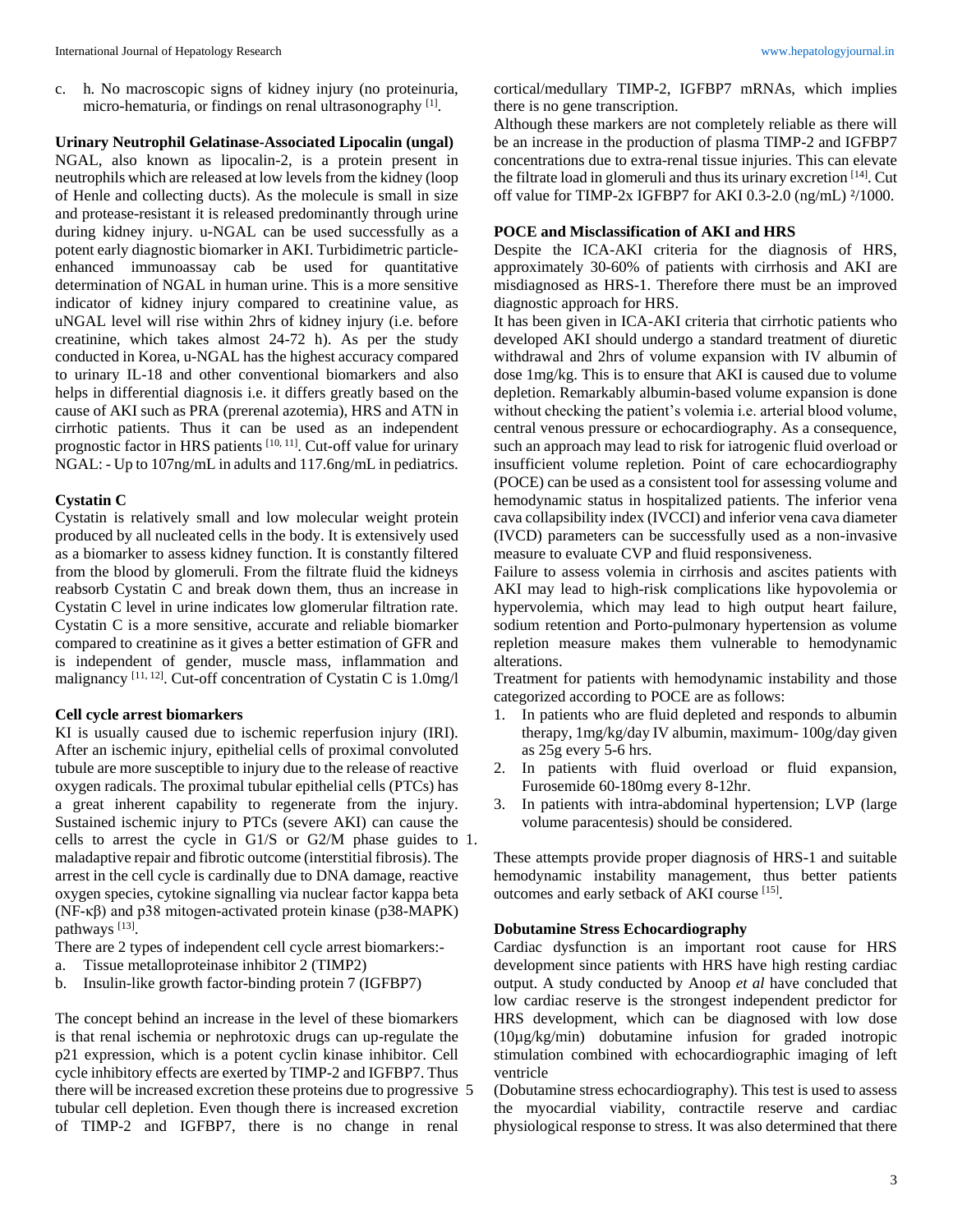was a 4 fold increase in risk for HRS development in low cardiac reserve patients after adjusting for MELD score [16].

#### **Renal Resistive Index**

It is also known as a renal arterial resistive index. It is a noninvasive ultrasonography technique to assess renal arterial resistance, which occurs as a result of vasoconstriction in the progression of cirrhosis to HRS. It is measured using duplex Doppler at the arcuate arteries (at the cortico-medullary junction) or inter-lobar arteries.

Colour and power doppler can be used for accurate diagnosis as it can provide morphological and functional characteristics of intra-parenchymal vascularity and can detect changes in blood flow to the kidney. It is detected using bicolour signals, which differentiates undamaged from damaged or ischemic parts of the kidney.

It can be used for the diagnosis of HRS and as a prognostic factor in liver cirrhosis. It is the ratio of the difference between peak systolic velocity and end-diastolic velocity with peak systolic velocity. The normal range lies between  $0.50$ - $0.70$  <sup>[17]</sup>.

#### **Mean Arterial Pressure (MAP)**

Mean arterial pressure is the arterial pressure applied within the walls of vessels during one cardiac cycle. MAP is influenced by the cardiac output and systemic vascular resistance. MAP helps determine tissue and organ perfusion. It should be maintained at a minimum of 60mmHg. Escalation of MAP can induce nitric oxide release in vascular endothelial cells due to the shearing forces applied on the walls of blood vessels. A decline in MAP leads to Endothelin-1 release, which has an exact opposite mechanism of nitric oxide eventually leading to vasoconstriction and contraction of smooth muscle cells [18].

MAP has an important role in the pathogenesis of HRS. Inappropriate pooling of splanchnic vasodilatation reduces systemic blood pressure and reduces renal blood flow in HRS, thus several studies have detected the subsequent rise in MAP [19] helps in resetting the perfusion pressure back to auto-regulatory range improves renal function.

RAAS pathway aids in maintaining the mean arterial pressure through plasma volume. Reduced perfusion to kidneys affects the renal system and triggers the production of aldosterone, thereby increasing the sodium-water reabsorption and eventually uplifting the plasma volume to normalize mean arterial pressure. The autonomic nervous system helps in regulating MAP through baroreceptors to maintain an ideal MAP range [18].

MAP is calculated using the following formula:

*MAP = Diastolic pressure+1/3(Systolic – Diastolic pressure) or MAP = Diastolic+ 1/3(pulse pressure).*

The normal arterial pressure lies between 70 mmHg and 100 mmHg<sup>[18]</sup>.

### **Risk factors**

The annual incidence of HRS in cirrhosis patients is around 5% with a very low survival rate. Increased risk for HRS development in patients with cirrhosis includes past episodes of ascites, absence of hepatomegaly and poor nutritional status. As per renal function, urine sodium excretion ≥2mEq/d, free water clearance  $\geq$  3.3ml/min, serum sodium  $\geq$ 133mEq/l, serum osmolality >1279 mOsm/kg, urine osmolality >553 mOsm/ kg,

serum potassium >  $4 \text{ mEq/L}$ , BUN > 15 mg/dL, serum creatinine >0.9 mg/ dL, and GFR ~80 mL/min. other predictors of HRS include plasma renin activity and plasma norepinephrine.

Among those parameters sodium retention, very low free clearance, dilutional hyponatremia, hypo-osmolality are a cardinal risk factors for developing the hepatorenal syndrome. As per the peripheral arterial vasodilation hypothesis, HRS was considered to be the utmost manifestation of arterial vascular under filling secondary to peripheral arteriolar vasodilation [20].

#### **Endotoxemia**

Around 34% of patients with cirrhosis often complaints of renal dysfunction precipitated due to bacterial infections. This is because patients with cirrhosis are predisposed to bacterial infection due to impaired immune response, bacterial translocation due to increased gut permeability, often due to portal hypertension<sup>[21]</sup>.

Enterobacteriaceae, a gram-negative micro-organism, is the major pathogen isolated from patients with HRS. Escherichia coli, Enterobacter species, and Klebsiella pneumonia are the most frequently found organism in cirrhotic and HRS patients, which contributes to high-risk complications such as spontaneous bacterial peritonitis, pneumonia, urinary tract infection and sepsis, high mortality rate, increased economic and clinical burden. The occurrence of Enterobacteriaceae bacteremia usually takes place within 3 months after HRS diagnosis. The patients with high MELD score, post hepatitis cirrhosis B and C, high serum creatinine concentration, uremia, prolonged hospital stay (nosocomial infections) and low MAP contributes to the increased risk for Endobacteriaceae Bacteremia [22] .

The major etiology behind endotoxemia in cirrhosis patients include impaired defense barrier in the intestinal mucosa which can cause wide systemic complications. The major integrity of the intestinal lumen is the mechanical barrier which consists of tight gap junctions and IgA, lymphocytes, mesenteric lymph nodes constituting the immune system barrier. The integrity of this barrier gets disrupted causing defects in the immune barrier, leading to reduced IgA level, reduced bile acid release (suppressor of bacterial colonization), loosening of tight junctions leading the bacterial entry into systemic circulation instigating sepsis, multiple organ dysfunction, death.

Due to heavy bacterial translocation, liver undergoes stress, causing ineffective elimination of endotoxins. Also increased expression of TNF- $\alpha$  assist in inhibiting phagocytosis by binding to TNF receptors present in Kupffer cells. Thus dysregulation in Kupffer cells and hepatocytes leads to impaired hepatic clearance of bacterial lipo-polysaccharide, giving them access into systemic circulation [21] .

### **Cardiac Arrhythmias**

Despite the higher risk of arrhythmia and atrial fibrillation in cirrhotic patients, hepatorenal syndrome uplifts the risk for arrhythmia due to electrolyte disturbance associated with a decline in renal function. The principal trigger for cirrhotic cardiomyopathy is the conjugated bile acids, which disrupts the ionic channels present in ventricular myocytes which in-turn shortens the action potential duration and impairment in myocardial contractility. The most prominent risk factors for cardiac arrhythmias in cirrhotic patients include age>60, whites,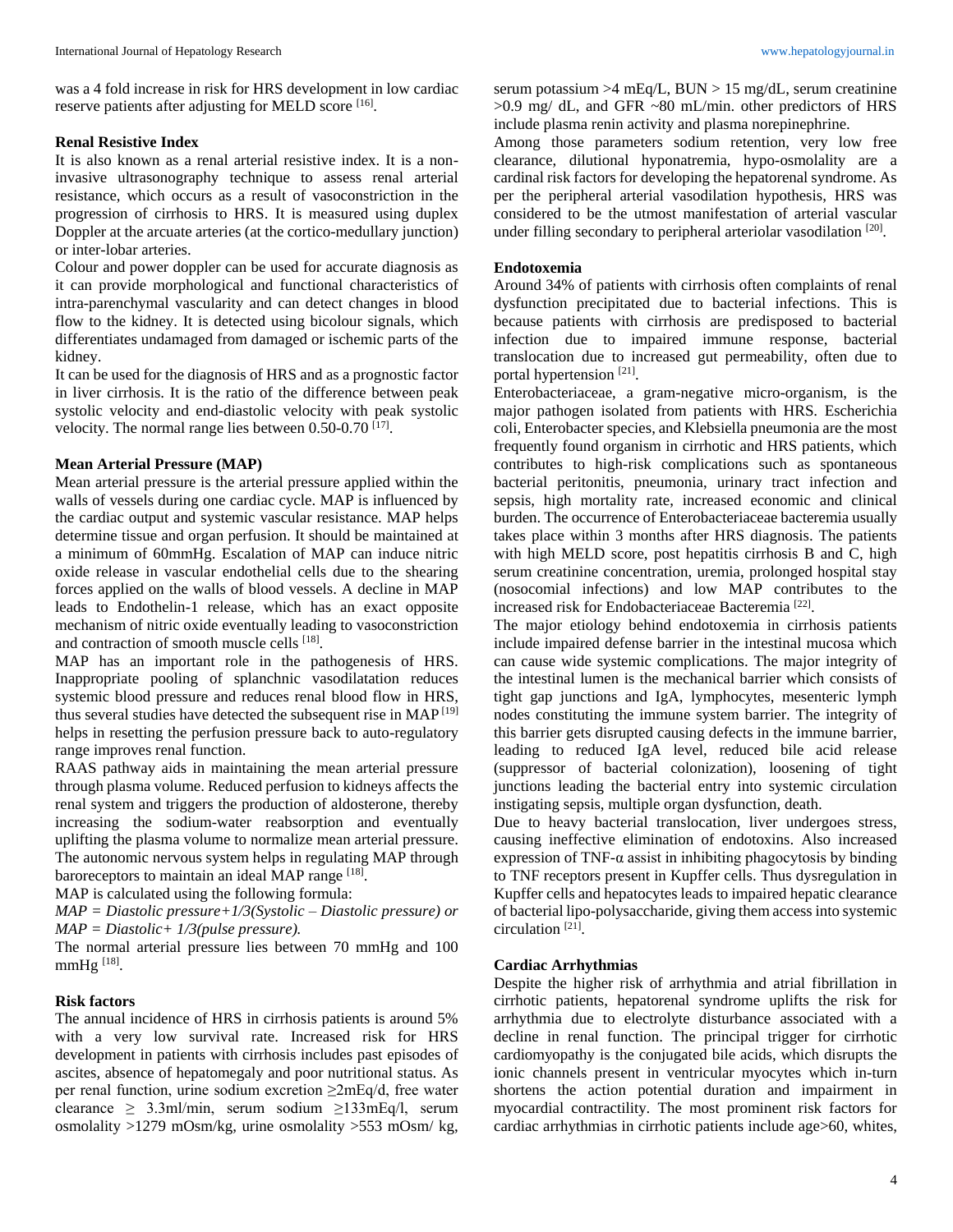male, hepatorenal syndrome, jaundice and presence of cardiac risk factors such as IHD, valvular disease, alcoholic, hypertension, obesity and CHF. Prompt identification of reversible risk factors i.e. prevention of hyperbilirubinemia, correction of fluid and electrolyte disturbance, reversal of hepatorenal syndrome, treatment of acute decompensation of ESLD can be helpful in the prevention of cardiac arrhythmia and to decrease the prevalence of the same in ESLD. Use of betablockers in prevention of variceal bleeding, spironolactone for volume overload and ascites, decreasing cardiac fibrosis and chronotropy, elevated nitrate levels and decreasing blood pressure and afterload are anti-arrhythmogenic<sup>[23]</sup>.

#### **Management of HRS**

#### **Pharmacological management of HRS**

The conventional first-line therapy for HRS is a conjunction of vasoconstrictors (i.e. terlipressin) with albumin. The beneficial effects of terlipressin include splanchnic vasoconstriction while improving central vascular territory, increases MAP and decreases RAAS leading to improved GFR and renal perfusion which accounts for reversal of HRS <sup>[24]</sup>. However, in US combination of octreotide with midodrine is the standard therapy for HRS although it is significantly less effective than terlipressin [25] .

Patients with ascites and suspected HRS-1 should be treated by withdrawing diuretic therapy and all other nephrotoxic agents, followed by plasma volume expansion in case of hypovolemia along with proper diagnosis and early eradication of bacterial infection should be done if suspected. In response to the abovementioned therapy, serum. Creatinine should be monitored closely and identify the early recurrence. If there is no response to above-mentioned therapy, plasma expansion using IV 5% albumin 1g/kg/day for 2 consecutive days should be considered [26] .

#### **Role of beta-blockers and Endoscopic Band Ligation**

In patients with high-risk varices NSBBs and endoscopic band ligation (EBL) is equally effective. According to Baveno VI guidelines, two major axes for prophylaxis of variceal bleeding are NSBBs and EBL. But studies show there is no change in outcomes for EBL alone or in combination therapy (propranolol + EBL) in terms of mortality and incidence of bleeding [27].

Earlier non-selective beta-blockers (NSBBs) were used to treat portal hypertension (PH). Responses to NSBBs are associated with reduced risk of bleeding, ascites, SBP, HRS and an improved survival rate compared to endoscopy  $[28]$ . NSBBs directly reduce the variceal flow and block the occurrence of collateral circulation <sup>[27]</sup>. Maintaining hepatic venous pressure gradient (HVPG) below 10mmHg reduce the development of large varices, ascites, encephalopathy, variceal bleeding. Betablockers can be successfully administered in all patients with no contraindications such as hypotension, chronic bronchial asthma, bradycardia, COPD, uncontrolled diabetes hypoglycemia, cardiac arrhythmias and other conduction abnormalities, thyrotoxicosis, Raynaud's phenomena, heart failure.

Propranolol had proven efficacy in preventing primary and secondary bleeding from varices and portal hypertensive gastropathy. They also reduced bacterial translocation thereby preventing the risk of endotoxemia independent of variceal bleeding. A drawback of BBs was severe hypotension in ascites which interferes with RAAS, thus it was cautioned to avoid in refractory ascites and ESLD.

Carvedilol, an intrinsic α-1 antiadrenergic agent reduces portal hypertension by intra-hepatic vasodilation. It has comparatively superior proven efficacy in reducing HVPG than propranolol and nadolol. At a dose of 6.25-12.5mg/d it significantly reduces PH without producing hypotension and at doses over 25mg/d MAP declines [28] . A meta-analysis showed that EBL with Carvedilol has decreased re-bleeding rates and drug-related adverse events compared to propranolol/nadolol + EBL combination.<sup>[5]</sup>

### **Role of potassium-sparing diuretics**

Diuretics like aldosterone antagonist and loop are the major stay for patients with ascites in cirrhosis. Spironolactone and Eplerenone are commonly used in ascites. Eplerenone is a steroidal anti-mineralocorticoid, similar to spironolactone which acts by blocking aldosterone, produced due to overactive RAAS and sympathetic system which leads to hyper-aldosteronism in patients with liver cirrhosis and ascites. It selectively binds to recombinant human mineralocorticoid receptor, glucocorticoid, progesterone and androgen receptors than spironolactone. Eplerenone is 40 times less potent than spironolactone and 370 times less potent in inhibiting dihydrotestosterone activation by androgen receptors which account for lesser side effects like gynecomastia, abnormal vaginal bleeding and mastodynia. Both these drugs are proven to have equal outcomes in reducing abdominal girth and body weight and is equally effective in their diuretic and natriuretic effect.50 mg of Eplerenone has shown better outcomes compared to 100mg of Eplerenone and spironolactone<sup>[29]</sup>.

#### **Role of Terlipressin**

Terlipressin is a vasopressin analogue with high V1 receptor affinity present on vascular smooth muscle cells in splanchnic circulation leading to vasoconstriction. They act by their vasoconstrictive effects in the mesenteric artery thereby reducing the blood flow to the liver and decrease the pooling of blood in the splanchnic venous system and improve renal perfusion [30]. They partially act on the V-2 receptor present on renal collecting ducts to mobilize aquaporin channels [31]. It has a prolonged halflife of 6h and can be given through IV bolus (from 0.5–1 mg every 4–6h to 2 mg every 4h) or continuous IV infusion (from 2 mg/day to 12 mg/day) <sup>[1]</sup>. Despite other vasopressin analogues, use of terlipressin has a high priority in the treatment of HRS as it have shown improved renal function and blood flow in decompensated cirrhotic patients and similar vasoconstrictive potency with a fewer incidence of ischemic side effects compared to octapressin and ornipressin. Terlipressin can be used in HRS-1 and HRS-2. Combination of Terlipressin with albumin has shown better outcomes i.e. reversal of HRS <sup>[24]</sup>. Since terlipressin reduces the splanchnic blood pooling it can be used in renal impaired patients undergoing liver resection because of the renal protective effects and preferably after these major liver surgeries too [30] .

#### **Effect on plasma sodium**

The effect of Terlipressin on V2 Receptors accounts for hyponatremia in both variceal haemorrhage and hepatorenal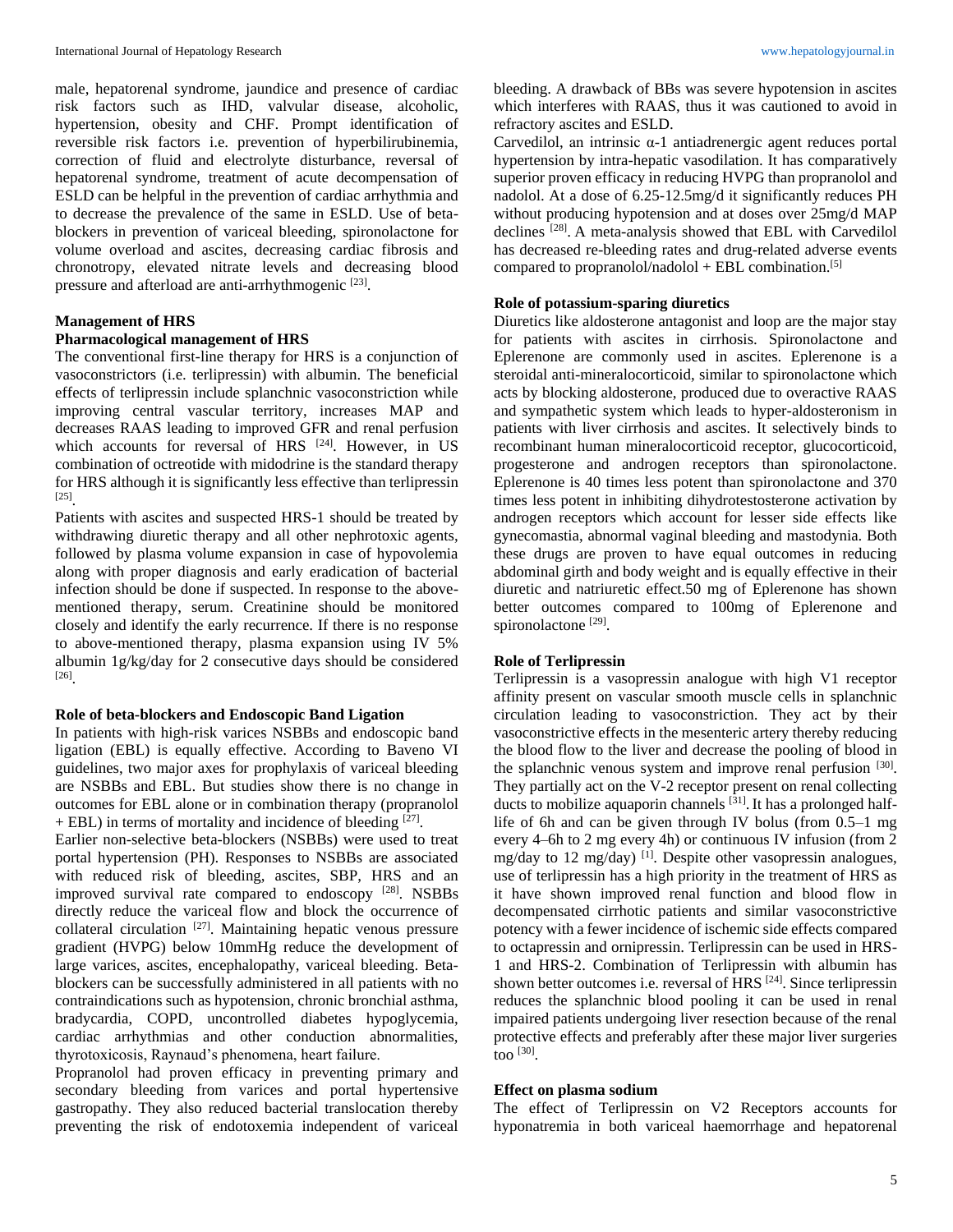syndrome. However, the frequency of hyponatremia in HRS patients will be much lower due to the saturation of V2 vasopressin receptors by complete activation of endogenous hormones in HRS<sup>[32]</sup>.

The effect of albumin administration on plasma sodium has many aspects as the negatively charged albumin can exert Gibbs Donnan effect to draw the cations like sodium into the vascular Compartment as albumin shift the interstitial fluid into intravascular space thereby increasing arterial blood volume and downregulation of baroreceptor activation. This would decrease the endogenous vasopressin release as well as water retention. Many researchers have postulated that this albumin effect may take-over terlipressin induced V2 receptor activation [31].

Thus electrolyte levels and possibly neurological symptoms should be monitored frequently in patients receiving terlipressin and albumin therapy  $[32]$ .

## **Effect of dobutamine in terlipressin therapy**

Terlipressin has increased risk of serious cardiovascular events. Terlipressin constricts splanchnic blood vessels and increases mean arterial pressure which increases cardiac afterload thereby decreasing the cardiac output, cardiac reserve and heart rate. This impairment in cardiac functions can increase the mortality risk in patients with HRS, cirrhosis and ascites. Dobutamine can be used effectively compared to Noradrenaline; as it increases both cardiac output and MAP. Dobutamine is a sympathomimetic drug with high affinity to  $β1$  and low affinity to  $β2$  and acts by elevating cardiac output and pulse pressure without increasing the MAP and also it doesn't use the same target in resistance vessels as of terlipressin. Combination of dobutamine with terlipressin will significantly increase the heart rate, cardiac output increases plasma renin, angiotensin-II and aldosterone. Thus it is effective in reversing the cardio-suppressive effects of terlipressin. Noradrenaline can be used in an ICU setting as it can induce systemic vasoconstriction through peripheral α-2B receptors ensuing HRS reversal with acceptable safety [33, 34].

### **Adverse effects of Terlipressin**

One of the most dangerous adverse effects of terlipressin is ischemia which has been occurred in almost 4-12 % of patients with HRS. Ischemic side effects includes ischemic skin necrosis, coronary artery ischemia, bowel necrosis, myocardial infarction. Ischemic skin necrosis is usually characterized by cyanosis of upper and lower extremities including fingers and toes  $[35, 36]$ . Management of ischemic side effects usually involves drug withdrawal, thereby leading to a high mortality rate. Most common side-effects include pallor, headache, side effects, hypertension, bradycardia<sup>[36]</sup>.

## **Role of Vaptans**

Vaptans are non-peptide vasopressin receptor antagonist with high affinity to V2 receptors in renal collecting ducts thus increasing the free water clearance contributing to their ability in mobilizing ascites and improve hyponatremia in cirrhosis patients. Even though vaptans are not associated with improved survival in cirrhotic patients, they are beneficial in dropping down the risk for hepatic encephalopathy and spontaneous bacterial peritonitis in cirrhotic patients. Certain studies have shown that use of tolvaptan for hyponatremia correction was

associated with improvement in cognitive function and quality of life and 1month tolvaptan treatment accounted for positive influence in mortality risk for patients with cirrhosis with hyponatremia<sup>[37]</sup>.

## **Role of human albumin (HA)**

International guidelines recommend the use of HA for prevention of circulatory dysfunction post-paracentesis, renal failure induced by spontaneous bacterial peritonitis and diagnosis and treatment of HRS in conjunction with vasoconstrictors.[38] The key functions to homeostasis that albumin perform like antioxidant, ligand binding, immune-modulatory and detoxification would be impaired in patients with decompensated liver cirrhosis. Thus toxic substance like bilirubin, cytokines and endotoxins will present in high levels requiring albumin for detoxification. Albumin also binds to nitric oxide which plays a vital role in the pathophysiology of hepatorenal syndrome. Albumin also uplifts the cardiac index by exerting positive cardiac inotropic effect which counteracts oxidative stress and reduces TNF-  $\alpha$  levels in HRS patients with refractory ascites [39].

The first-line therapy for HRS-1 is the use of terlipressin in combination with albumin. IAC guidelines recommend the use of albumin therapy should be maintained until HRS reversal or up to a maximum of 15 days with 1g/kg/day (max. 100g) of albumin for the first day followed by 20-40g/day. In terms of the cost associated with treatment, the total cost of therapy with albumin and terlipressin was less compared to albumin alone owing to reduced rates of renal impairment and decreased mortality rate contributing to more QALYs<sup>[38]</sup>.

## **Renal replacement therapy (RRT)**

Pre-liver transplant management of renal dysfunction in HRS is very essential to improve health outcomes after liver transplant (LT). If the initial treatment with albumin and terlipressin is not effective, continuous RRT should be initiated using continuous venovenous hemodialysis (CVVHD) or continuous venovenous hemodiafilteration (CVVHDF). Patients with HRS often have hyperdynamic circulation with relative hypotension, in such conditions intermittent HD is not a good option owing to its risk in the development of hypotension in those with high intracranial pressure. CVVHD is associated with improved consciousness, metabolic acidosis, hemodynamic and biochemical control contributing to cardiovascular and intracranial stability.

Indications of RRT in patients anticipating LT includes patients diagnosed with the hepatorenal syndrome with/without pulmonary edema, pneumonia, hepatic encephalopathy, uremic syndrome. Post-transplant RRT should be initiated before transplant surgery and should be continued after surgery to maintain fluid balance during  $LT$ <sup>[40, 41]</sup>.

### **Role of cannabinoid-2-receptor activation**

Tissue inflammation, oxidative stress, fibrosis formation are the driving forces in the development of renal injury in patients undergone bile duct ligation. These factors contribute to endothelial activation and inflammatory response and collapsing the renal microcirculation. In normal liver, cannabinoid 2 receptor  $(CB_2-R)$  is expressed in Kupffer cells and is associated with the activation of inflammatory cells and endothelial sinusoidal cells. Dysregulation of the endocannabinoid system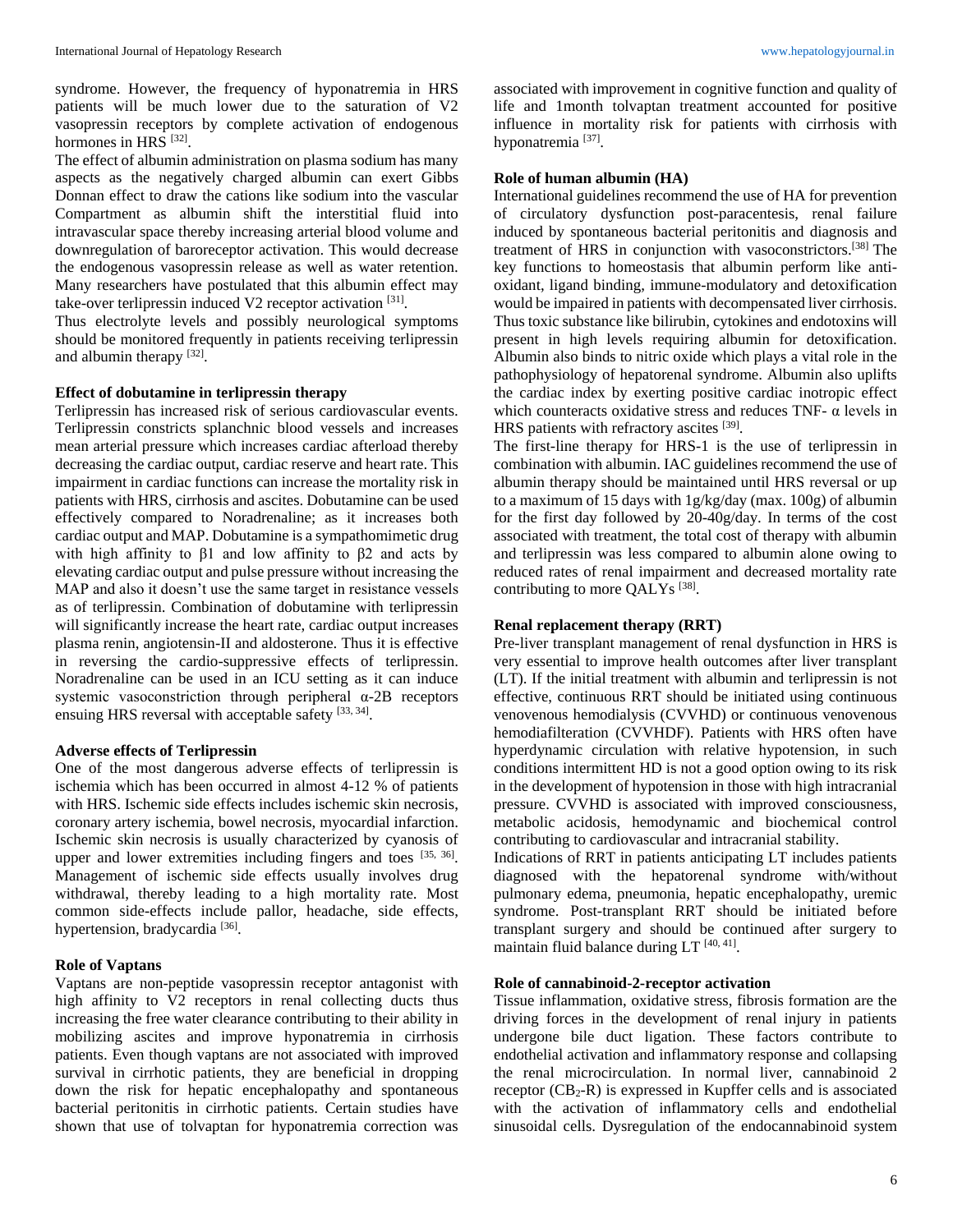(cannabinoid receptor 1 and 2, their synthetic and metabolizing enzymes) is associated with the pathogenesis of liver cirrhosis. An experimental study on mice has shown that signaling through  $CB_2-R$  using  $HU-910$  (a cannabinoid agonist) exerts antiinflammatory and anti-fibrinogenic effects and may diminish the development of oxidative/ nitrative tissue injury via inhibition of TNF- $\alpha$  in liver and kidneys and improves renal microcirculation [45] .

## **Transjuglar Intrahepatic Portosystemic Shunt (TIPS)**

It is a rescue therapy for portal hypertension-related complications like gastric and esophageal variceal bleeding in non-responders to standard endoscopic ligation and pharmacological treatment. It is a side-to-side porto-systemic shunt obtained by connecting the intra parenchymal branch of the portal vein and hepatic vein percutaneously. This connection ensures the reduction of portal caval pressure gradient through a low resistant self-expandable metal stent. Nowadays TIPS is indicated for various complications of portal hypertension such as hepatic hydrothorax, HRS, refractory ascites, portal vein thrombosis. Due to the availability of effective pharmacological option in HRS, the use of TIPS is limited as the patients are more likely to suffer from advanced hepatic dysfunction. However, TIPS can help improve the renal function in patients awaiting liver transplant  $[42, 43]$ . The mortality rate in HRS patients undergone TIPS was significantly lower in men with no mortality benefit in women [44] . Contraindications of TIPS include congestive heart failure, severe pulmonary hypertension and pulmonary regurgitation are complete contraindications for TIPS, whereas central mass, venous thrombosis and history of hepatic encephalopathy will complicate shunt creation [43].

## **Non-pharmacological management of HRS**

Evidence on the use of green tea extract and probiotic mixture in preventing HRS: One of the major causes of HRS is high oxidative stress and inflammation. Recent nutraceutical studies showed that dysbiosis in colonic microflora is linked with the development of chronic liver, kidney and other inflammatory diseases. Green tea is rich in flavonoids, contributing to its antioxidant and anti-inflammatory activity and also possesses hepato and renoprotective effects, whereas probiotics can also protect the liver by reducing the oxidative stress through its free radical scavenging activity and by inhibiting the enzyme nitric oxide synthase. An experimental study was conducted in rat models using a microencapsulated probiotic mixture (Bifidobacterium bifidum, Lactobacillus delbrueckii and Streptococcus thermophilus) with or without alcohol green tea extract for the prevention of HRS. The study revealed a significant improvement in both liver and kidney function while improving HRS with the synergistic effect of green tea extract and probiotic mixture. Also, it mentions that restoring gut micro-flora improves intestinal endotoxemia<sup>[46]</sup>.

### **Progression and survival limitation**

Thomson MJ *et al* conducted a systemic meta-analysis to determine the survival and mortality rate after HRS reversal, and concluded that outcome after type 1 HRS is poor with low survival and HRS reversal rate. Certain studies also concluded that there is a 90 day survival rate in patients who responded to

terlipressin or noradrenaline therapy. A statistically significant improvement in survival was observed compared to nonresponders. Thus treatment with terlipressin and albumin was associated with increase in survival rate but not in HRS reversal [47] .

Studies has also concluded that use of TIPS procedure is a safe and short-term option in those with HRS and is associated with decrease in the inpatient mortality rate with non variceal bleeders [48]. Reduction in AKI stage is independent of HRS reversal, but has found to improve the overall survival in type1 HRS [49]. Reversal rate of HRS is up to 80% after liver transplant. Patients with high MELD score and low pre transplant serum sodium have good post-transplant survival in type  $1$  HRS  $^{[50]}$ .

#### **Conclusion**

Hepatorenal syndrome is a serious complication of decompensated liver cirrhosis with a poor prognosis. Systemic inflammation is the focal etiology behind the progression of liver cirrhosis to HRS, thus early diagnosis is essential for rapid correction of HRS and recent changes in the definition and diagnostic criteria for HRS will help identify patients at an earlier stage, improving the clinical prognosis. Identification of sensitive and reliable biomarkers would remove a major challenge in misdiagnosing acute tubular necrosis (ATN) and HRS. Treatment modalities other than liver transplant (vasoconstrictive agents and albumin therapy) may only provide short-term clinical improvement for HRS.

#### **Referrences**

- 1. Facciorusso A. Hepatorenal Syndrome Type 1: Current Challenges and Future Prospects. Therapeutics and Clinical Risk Management. 2019; 15:1383.
- 2. Angeli P, Garcia-Tsao G, Nadim MK, Parikh CR. News in pathophysiology, definition and classification of hepatorenal syndrome: a step beyond the International Club of Ascites (ICA) consensus document. Journal of Hepatology, 2019.
- 3. Elloumi H, Sabbah M, Bibani N, Trad D, Elleuch N, Gargouri D *et al*. Effect of low dose albumin administration in spontaneous bacterial peritonitis on renal function and survival. Arab Journal of Gastroenterology. 2019; 20(4):205- 8.
- 4. Arora MS, Kaushik R, Ahmad S, Kaushik RM. Profile of Acute Kidney Injury in Patients with Decompensated Cirrhosis at a Tertiary-Care Center in Uttarakhand, India. Digestive Diseases, 2019, 1-9.
- 5. Schuppan D, Afdhal NH. Liver cirrhosis. The Lancet. 2008; 371(9615):838-51.
- 6. Amin AA, Alabsawy EI, Jalan R, Davenport A. Epidemiology, pathophysiology, and management of hepatorenal syndrome. In Seminars in nephrology. WB Saunders. 2019; 39(1):17-30.
- 7. Velez JC, Therapondos G, Juncos LA. Reappraising the spectrum of AKI and hepatorenal syndrome in patients with cirrhosis. Nature Reviews Nephrology. 2019, 1-9.
- 8. Makris K, Spanou L. Acute kidney injury: definition, pathophysiology and clinical phenotypes. The Clinical Biochemist Reviews. 2016; 37(2):85.
- 9. Francoz C, Durand F, Kahn JA, Genyk YS, Nadim MK. Hepatorenal syndrome. Clinical Journal of the American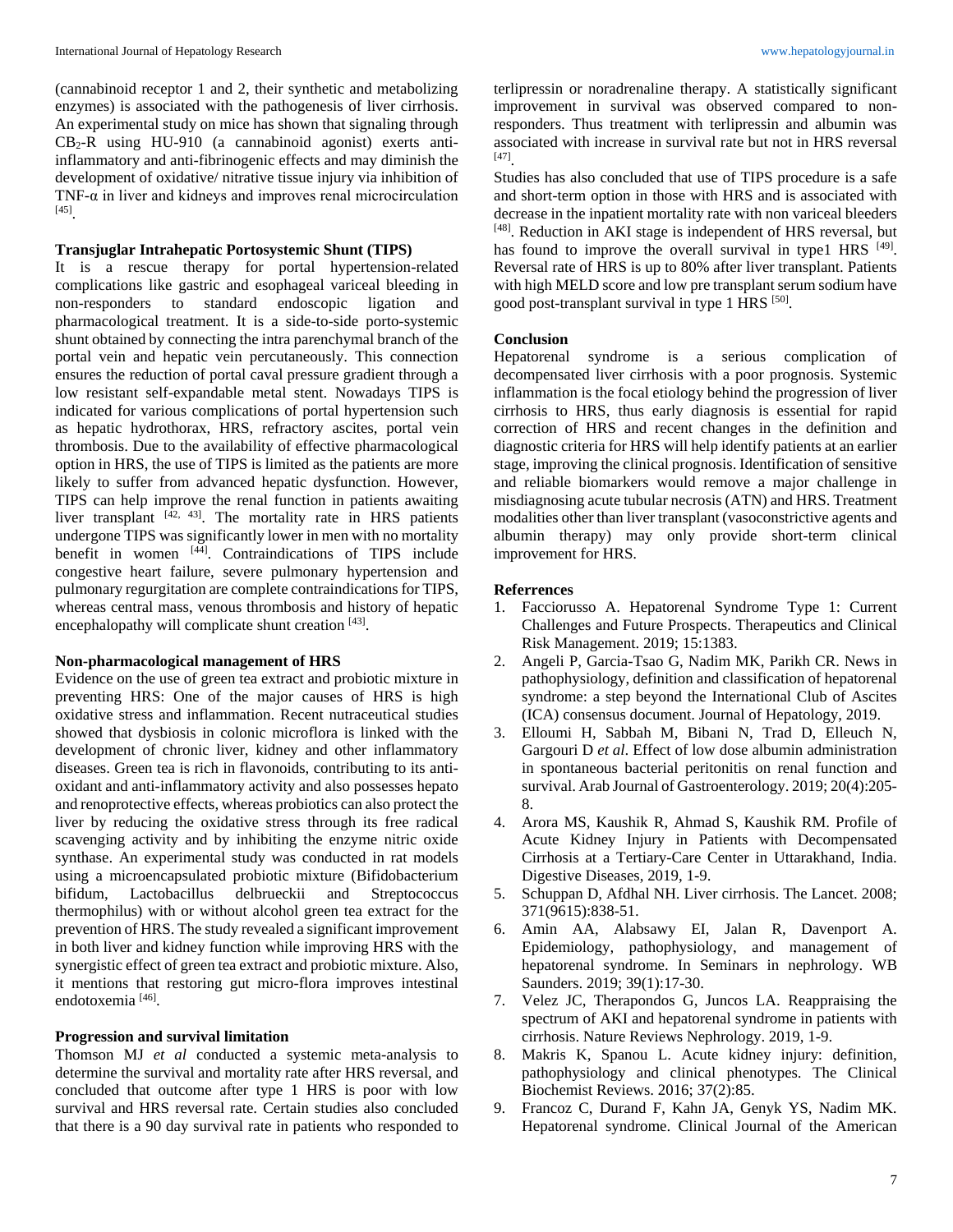Society of Nephrology. 2019; 14(5):774-81.

- 10. Lee JH, Yoon EL, Park SE, Park JY, Choi JM, Jeon TJ *et al*. Clinical significance of urinary neutrophil gelatinaseassociated lipocalin levels in defining the various etiologies of acute kidney injury in liver cirrhosis patients. The Korean Journal of Gastroenterology. 2019; 74(4):212-8.
- 11. Gomaa SH, Shamseya MM, Madkour MA. Clinical utility of urinary neutrophil gelatinase-associated lipocalin and serum cystatin C in a cohort of liver cirrhosis patients with renal dysfunction: a challenge in the diagnosis of hepatorenal syndrome. European journal of gastroenterology & hepatology. 2019; 31(6):692-702.
- 12. Gerbes AL, Gülberg V, Bilzer M, Vogeser M. Evaluation of serum cystatin C concentration as a marker of renal function in patients with cirrhosis of the liver. Gut. 2002; 50(1):106- 10.
- 13. Moonen L, D'Haese PC, Vervaet BA. Epithelial cell cycle behaviour in the injured kidney. International journal of molecular sciences. 2018; 19(7):2038.
- 14. Johnson AC, Zager RA. Mechanisms underlying increased TIMP2 and IGFBP7 urinary excretion in experimental AKI. Journal of the American Society of Nephrology. 2018; 29(8):2157-67.
- 15. Velez JC, Petkovich B, Karakala N, Huggins JT. Point-ofcare echocardiography unveils misclassification of acute kidney injury as hepatorenal syndrome. American Journal of Nephrology. 2019; 50(3):204-11.
- 16. Koshy A, Cailes B, Testro A, Ramchand J, Sajeev J, Han H *et al.* Impaired cardiac reserve on dobutamine stress echocardiography predicts development of hepatorenal syndrome. Heart, Lung and Circulation. 2019; 28:S137.
- 17. VV GS, Krishnamurthy M. A Study of Renal Resistive Index in Hepatic Cirrhosis. International Journal of Contemporary Medicine, Surgery and Radiology. 2018; 3(3):1-5.
- 18. Velez JC, Nietert PJ. Therapeutic response to vasoconstrictors in hepatorenal syndrome parallels increase in mean arterial pressure: a pooled analysis of clinical trials. American journal of kidney diseases. 2011; 58(6):928-38.
- 19. Varajic B, Cavallazzi R, Mann J, Furmanek S, Guardiola J, Saad M *et al*. High versus low mean arterial pressures in hepatorenal syndrome: A randomized controlled pilot trial. Journal of critical care. 2019; 52:186-92.
- 20. Ginès A, Escorsell A, Ginès P, Saló J, Jiménez W, Inglada L *et al.* Incidence, predictive factors, and prognosis of the hepatorenal syndrome in cirrhosis with ascites. Gastroenterology. 1993; 105(1):229-36.
- 21. Peng JL, Techasatian W, Hato T, Liangpunsakul S. Role of endotoxemia in causing renal dysfunction in cirrhosis. Journal of Investigative Medicine. 2020; 68(1):26-9.
- 22. Soliman AR, Ahmed RM, Abdalla A, Soliman M, Saeed M. Impact of Enterobacteriaceae bacteremia on survival in patients with hepatorenal failure. Saudi Journal of Kidney Diseases and Transplantation. 2018; 29(6):1311.
- 23. Adejumo AC, Adejumo KL, Akanbi O, Adegbala OM, Alayo QA, Fijabi DO *et al.* Predictors, burden and impact of cardiac arrhythmias among patients hospitalized with endstage liver disease. Heart & Lung. 2020; 49(1):73-9.
- 24. Zhang J, Rössle M, Zhou X, Deng J, Liu L, Qi X *et al.* Terlipressin for the treatment of hepatorenal syndrome: an

overview of current evidence. Current medical research and opinion. 2019; 35(5):859-68

- 25. Bashir MH, Iqbal S, Miller R, Singh J, Mubarak G, Likhtshteyn M *et al*. Management and outcomes of hepatorenal syndrome at an urban academic medical center: a retrospective study. European journal of gastroenterology & hepatology. 2019; 31(12):1545-9.
- 26. Yang J, Ge K, Chen L, Yang JL. The efficacy comparison of carvedilol plus endoscopic variceal ligation and traditional, nonselective β-blockers plus endoscopic variceal ligation in cirrhosis patients for the prevention of variceal rebleeding: a meta-analysis. European journal of gastroenterology & hepatology. 2019; 31(12):1518-26.
- 27. Yoo JJ, Kim SG, Kim YS, Lee B, Jeong SW, Jang JY *et al.* Propranolol plus endoscopic ligation for variceal bleeding in patients with significant ascites: Propensity score matching analysis. Medicine, 2020, 99(5).
- 28. Rodrigues SG, Mendoza Y, Bosch J. Beta-blockers in cirrhosis: evidence-based indications and limitations. JHEP Reports, 2019.
- 29. Sehgal R, Singh H, Singh IP. Comparative study of spironolactone and eplerenone in management of ascites in patients of cirrhosis of liver. European Journal of Gastroenterology & Hepatology. 2020; 32(4):535-9.
- 30. Kohler A, Perrodin S, De Gottardi A, Candinas D, Beldi G. Effectiveness of terlipressin for prevention of complications after major liver resection–A randomized placebo-controlled trial. HPB, 2019.
- 31. McClure T, Chapman B, Hey P, Testro A, Gow P. Long-term continuous terlipressin infusion in cirrhotic patients with hepatorenal syndrome or refractory ascites awaiting liver transplantation is associated with an increase in plasma sodium. United European gastroenterology journal. 2019; 7(9):1271-3.
- 32. Kang YJ, Bae EJ, Hwang K, Jeon DH, Jang HN, Cho HS *et al.* Initial serum sodium concentration determines the decrease in sodium level after terlipressin administration in patients with liver cirrhosis. Springerplus. 2013; 2(1):519.
- 33. Israelsen M, Dahl EK, Madsen BS, Wiese S, Bendtsen F, Møller S *et al.* Dobutamine reverses the cardio-suppressive effects of terlipressin without improving renal function in cirrhosis and ascites: a randomized controlled trial. American Journal of Physiology-Gastrointestinal and Liver Physiology. 2020; 318(2):G313-21.
- 34. Gupta K, Rani P, Rohatgi A, Verma M, Handa S, Dalal K *et al.* Noradrenaline for reverting hepatorenal syndrome: a prospective, observational, single-center study. Clinical and experimental gastroenterology. 2018; 11:317.
- 35. Ahmed R, Haseeb A. Ischemic Skin Necrosis in Hepatorenal Syndrome Patient Secondary to Terlipressin. Journal of the College of Physicians and Surgeons--Pakistan: JCPSP. 2019; 29(6):S26-8
- 36. Macedo SS, Cabral C, Novais A, Teixeira M, Knock A. Terlipressin-related Ischaemic Necrosis of the Skin: A Rare Complication. European Journal of Case Reports in Internal Medicine, 2019, 6(11).
- 37. Li M, Bi Z, Huang Z. Impact of vaptans on clinical outcomes in cirrhosis patients: a meta-analysis of randomized controlled trials Running title: Vaptans on clinical outcomes